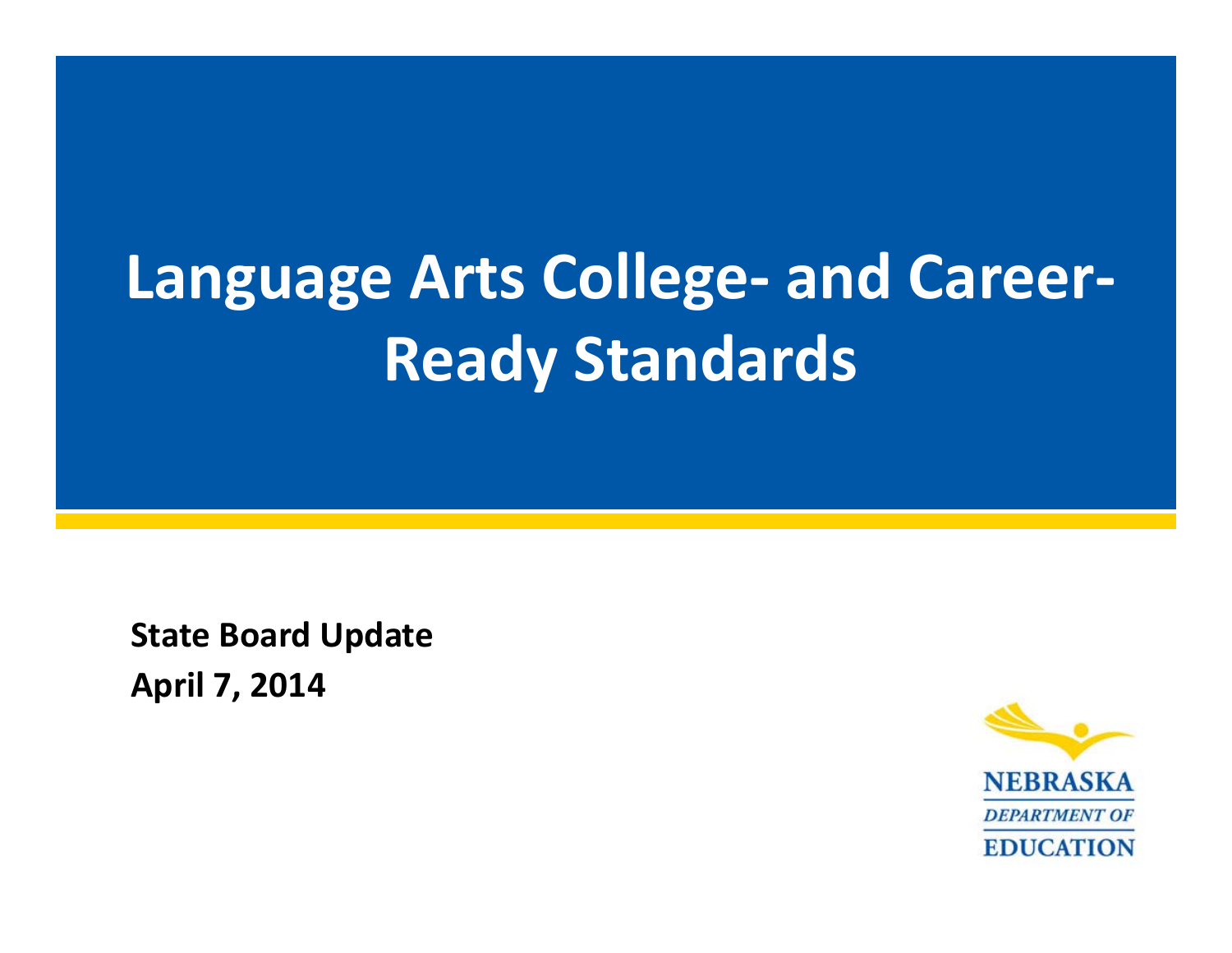



### **NEBRASKA ELA STANDARDS REVISION**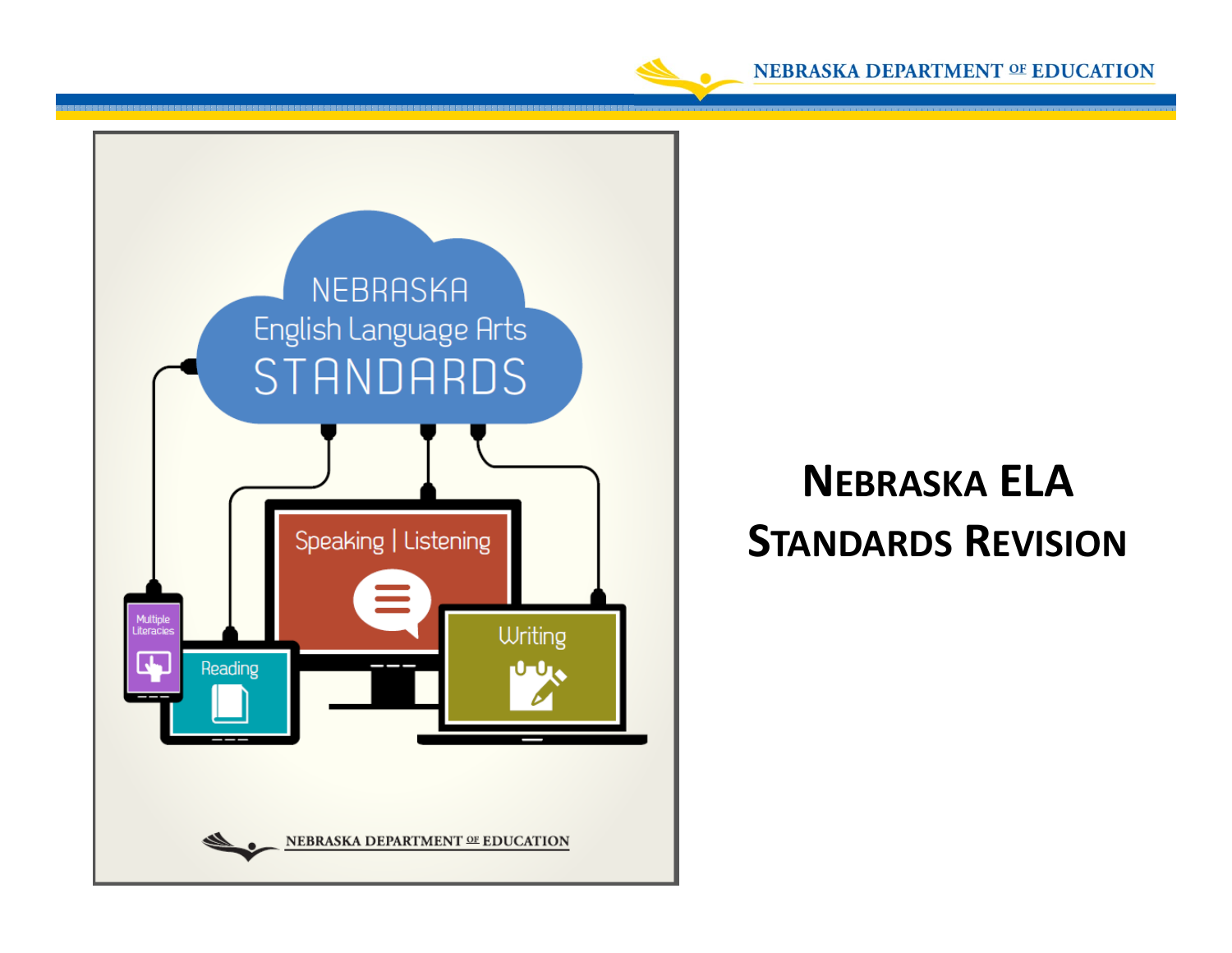

### **State Board Charge**

- Begin with the existing Nebraska standards‐ revise as needed for College and Career Readiness
- Simply adopting the Common Core is not an option
- Guarantee Nebraska Students have the same opportunity to learn as students in other states
- Allow for ESEA Flexibility Waiver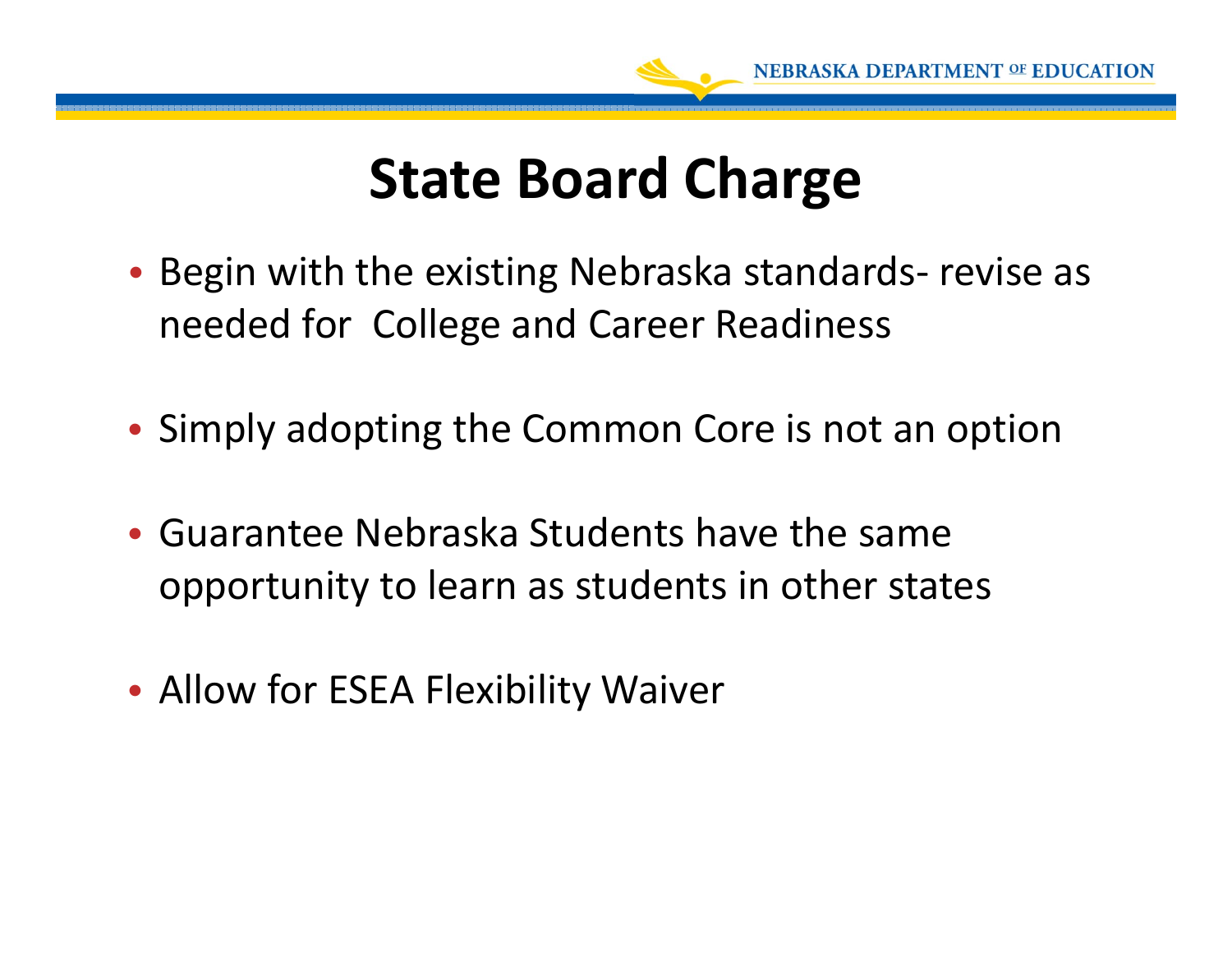## **Timeline through Present**

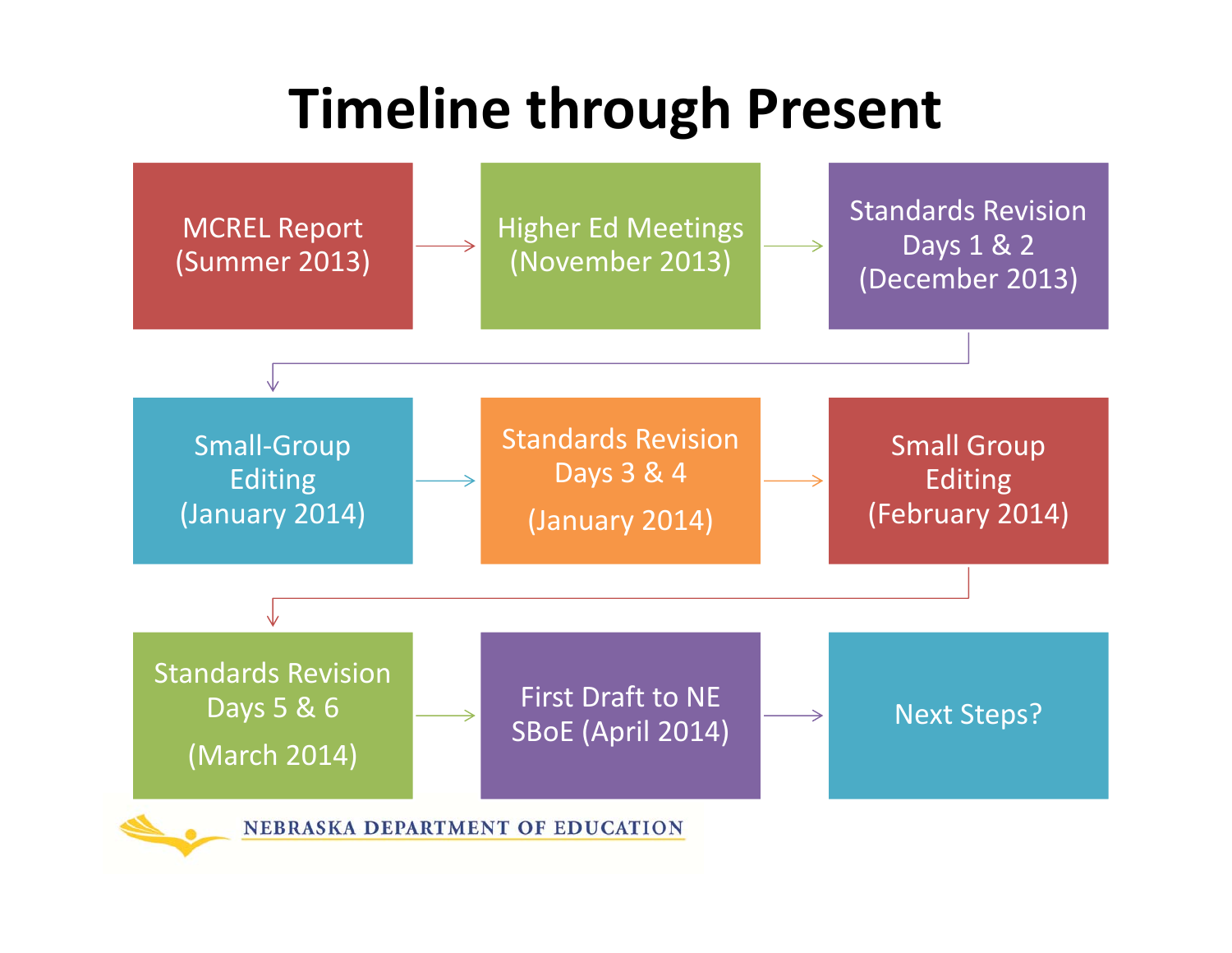

### **Higher Education Meeting November 19‐20, 2013**

- University System
- State College System
- Community College System
- Private Post Secondary Institutions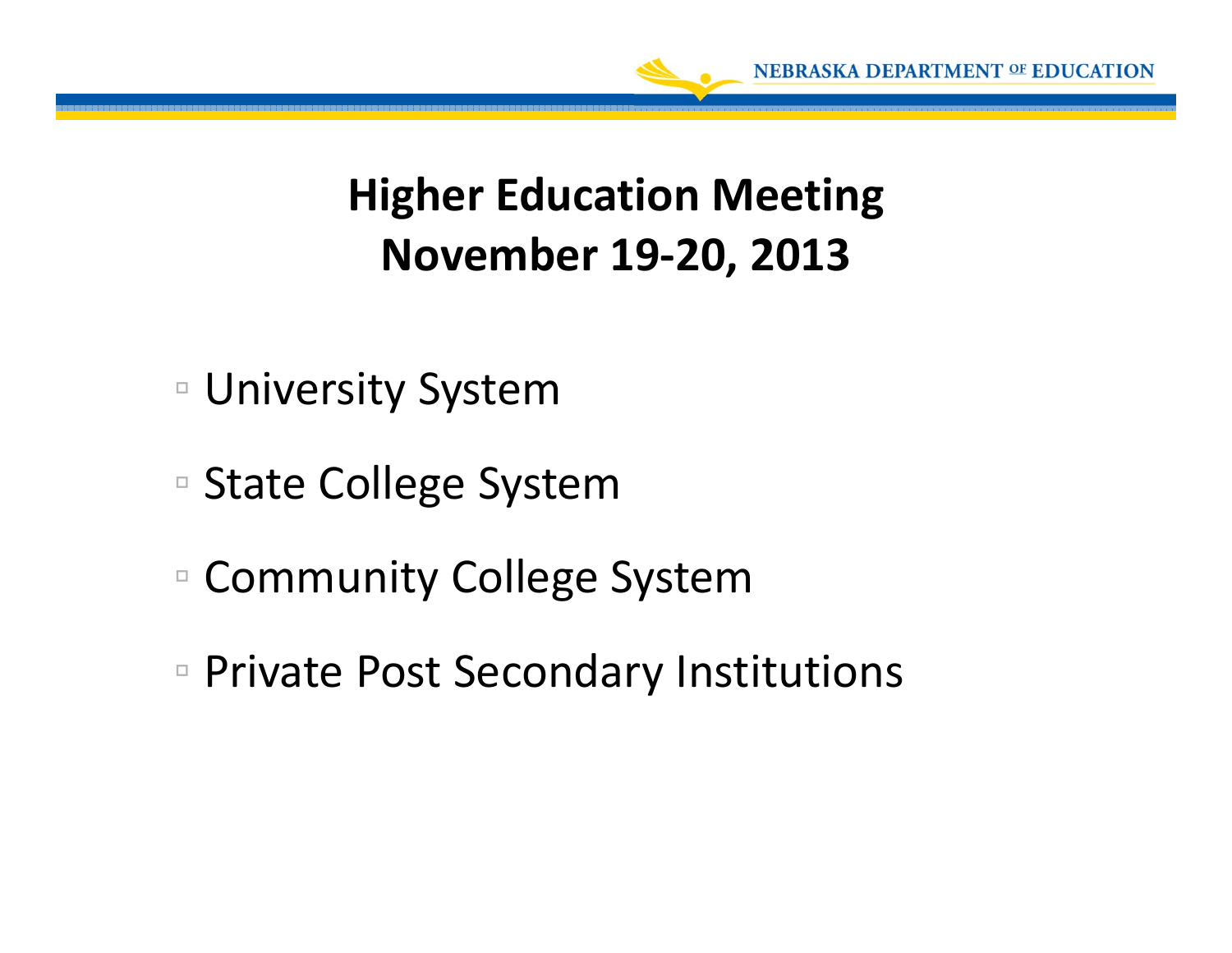

## **Higher Education Participants**

- Nominated by the heads of their institution
	- For their expertise
	- Given authority to sign off for their institution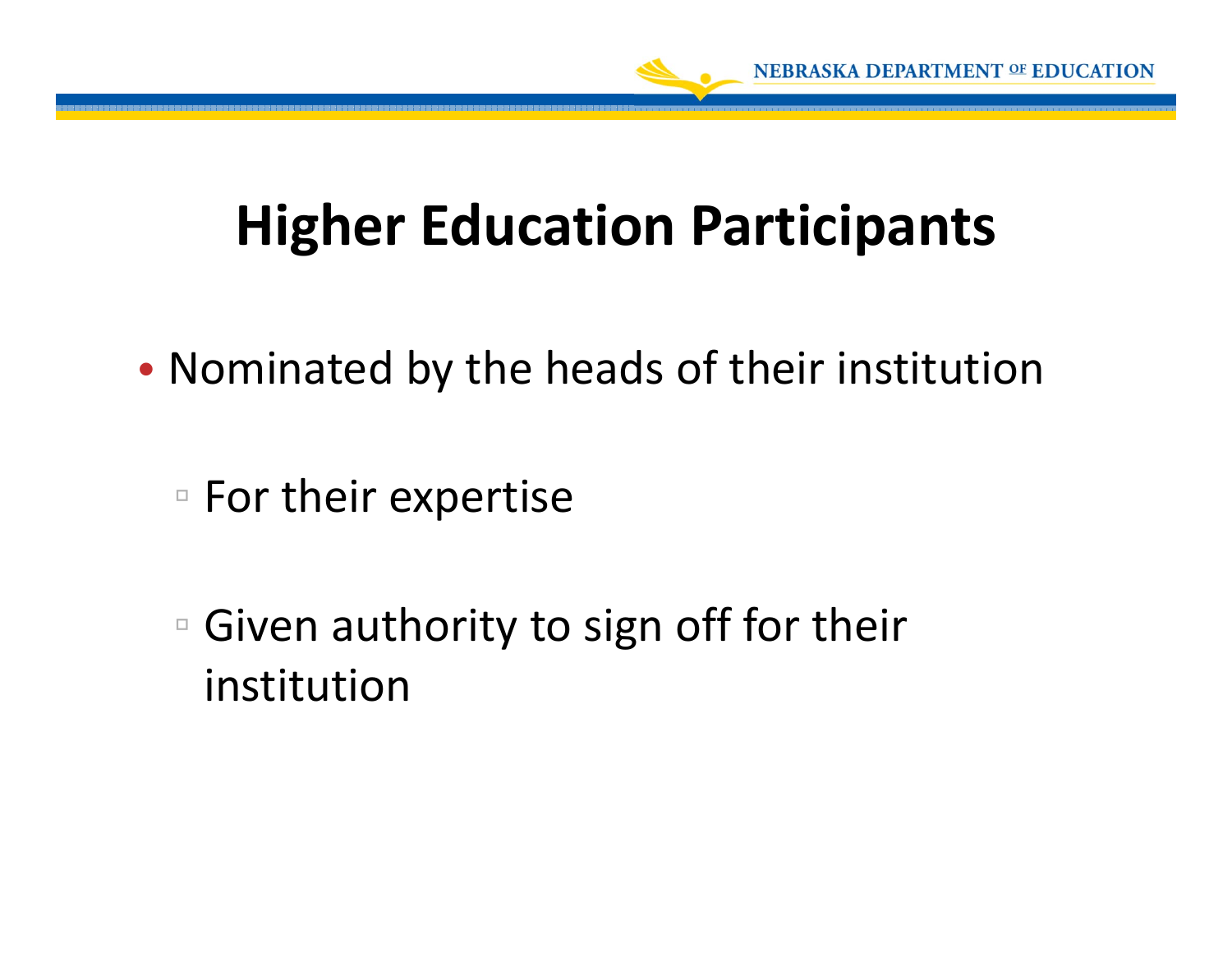## **Emphasis on College And Career Readiness**

### **ACT Definition**

"The level of achievement <sup>a</sup> student needs tobe ready to enroll and succeed—without remediation—in credit‐bearing first‐year postsecondary courses."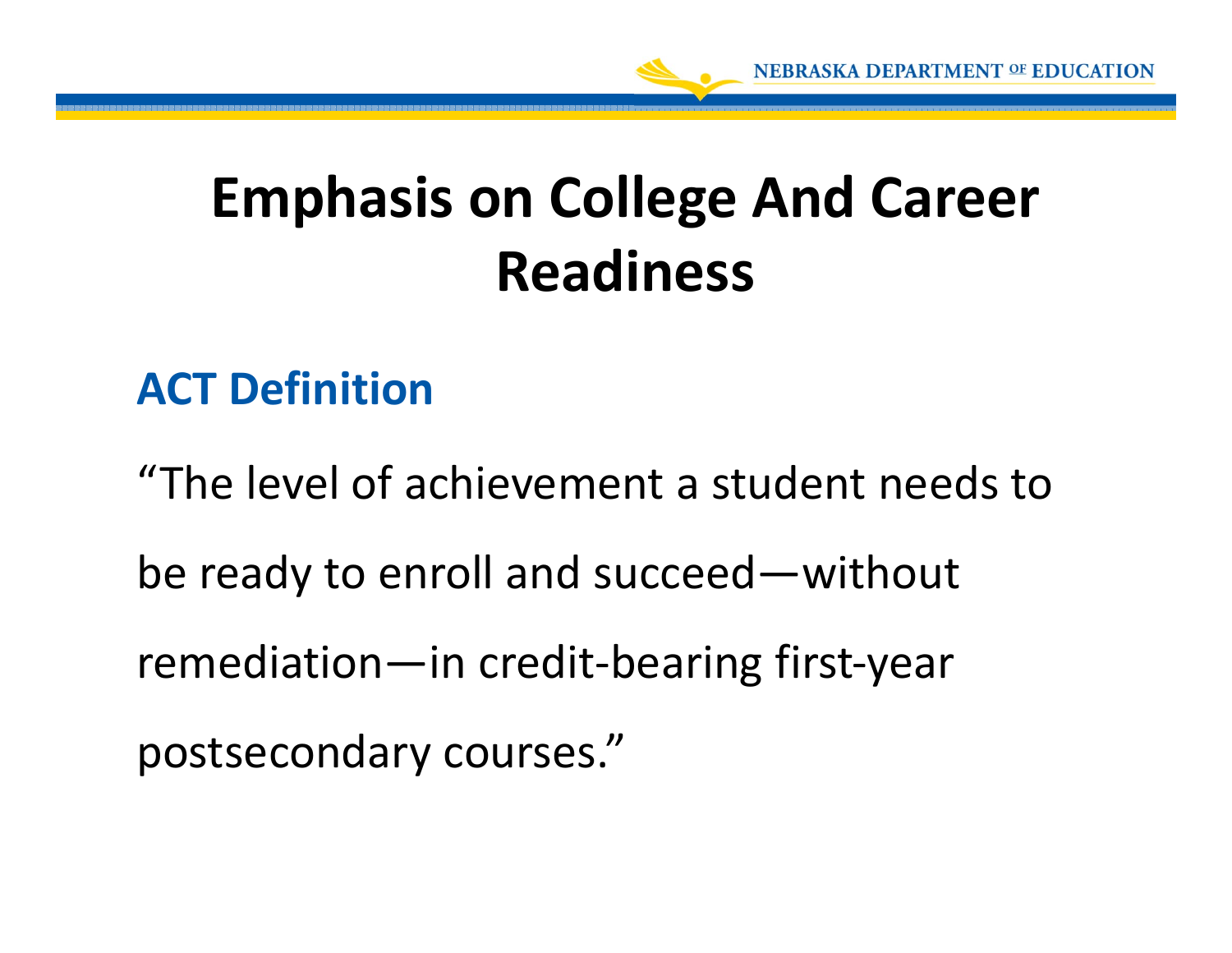

### **Writing Committee**

- 25 member committee, with representation from:
	- $\Box$ □ K-12 Schools (teachers and administrators)
	- $\Box$  Nebraska's Literacy Stakeholders, including:
		- NSRA (State Reading Association)
		- 0 NELAC (Nebraska English Language Arts Council)
		- NSLA (Nebraska School Librarians)
		- 0 NSEA (Nebraska State Education Association)
		- NDE (Assessment, Early Childhood, Curriculum)
		- NE Chapter of the American Dyslexia Assn.
		- 0 Higher Education
		- NCSA (Nebraska Council of School Administrators)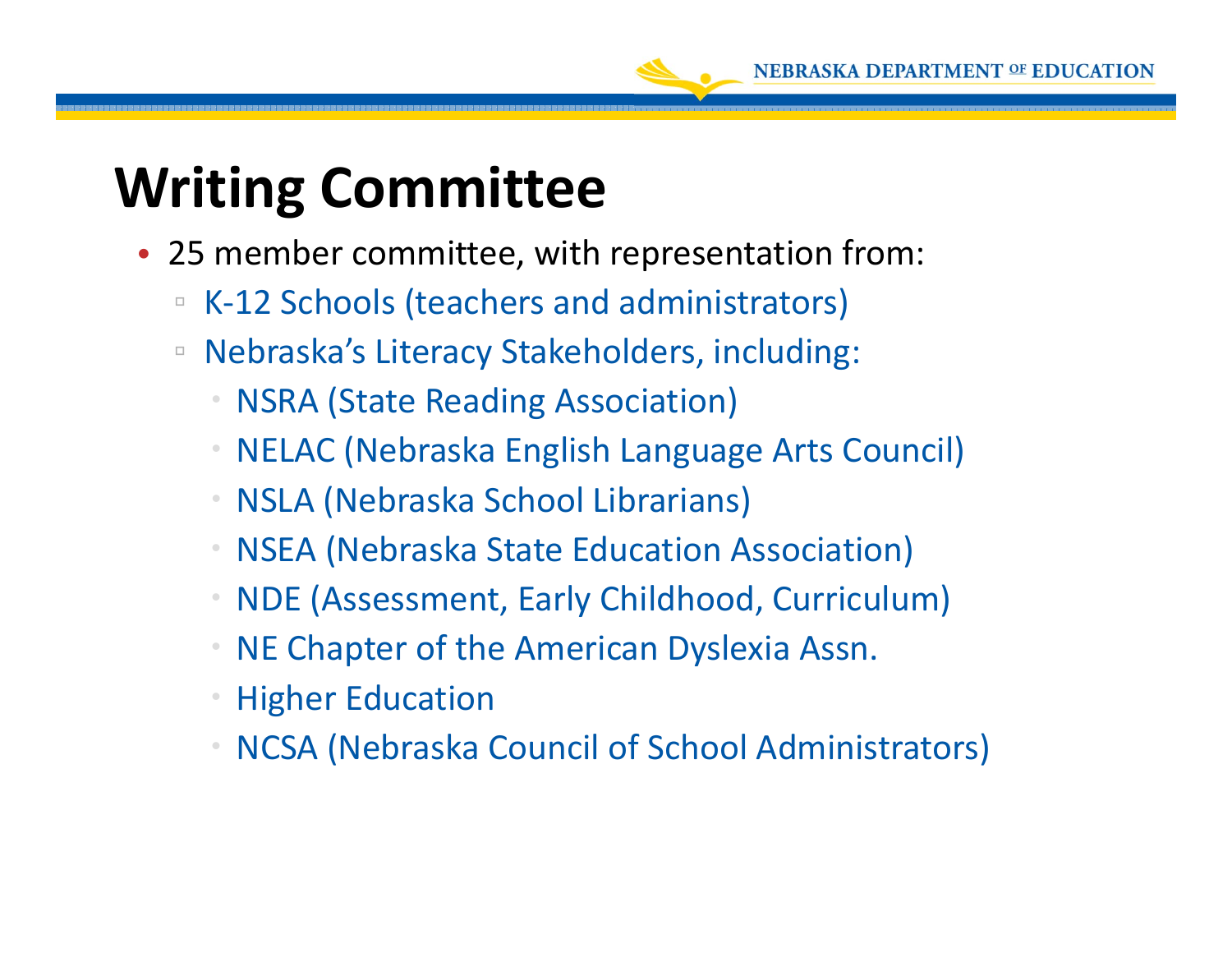

### **Writing Committee**

- At least one, and in most cases, 2 representatives from each State Board District
- Multiple Lenses:
	- English as <sup>a</sup> Second Language
	- Special Education
	- High‐Ability Learners
	- Cross‐Curricular Areas
- Career & Technical Education Connections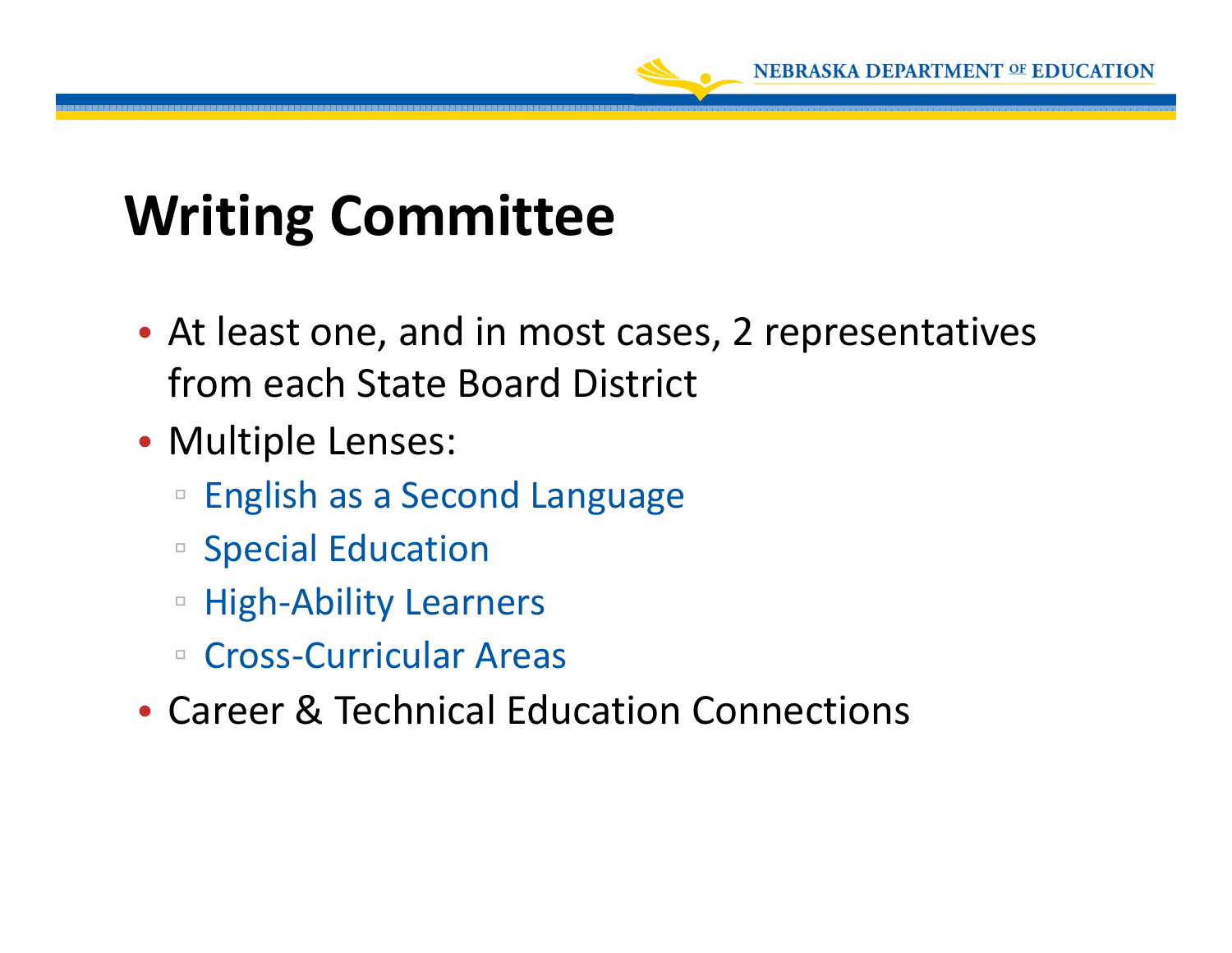## **Researched/Reviewed Sources**

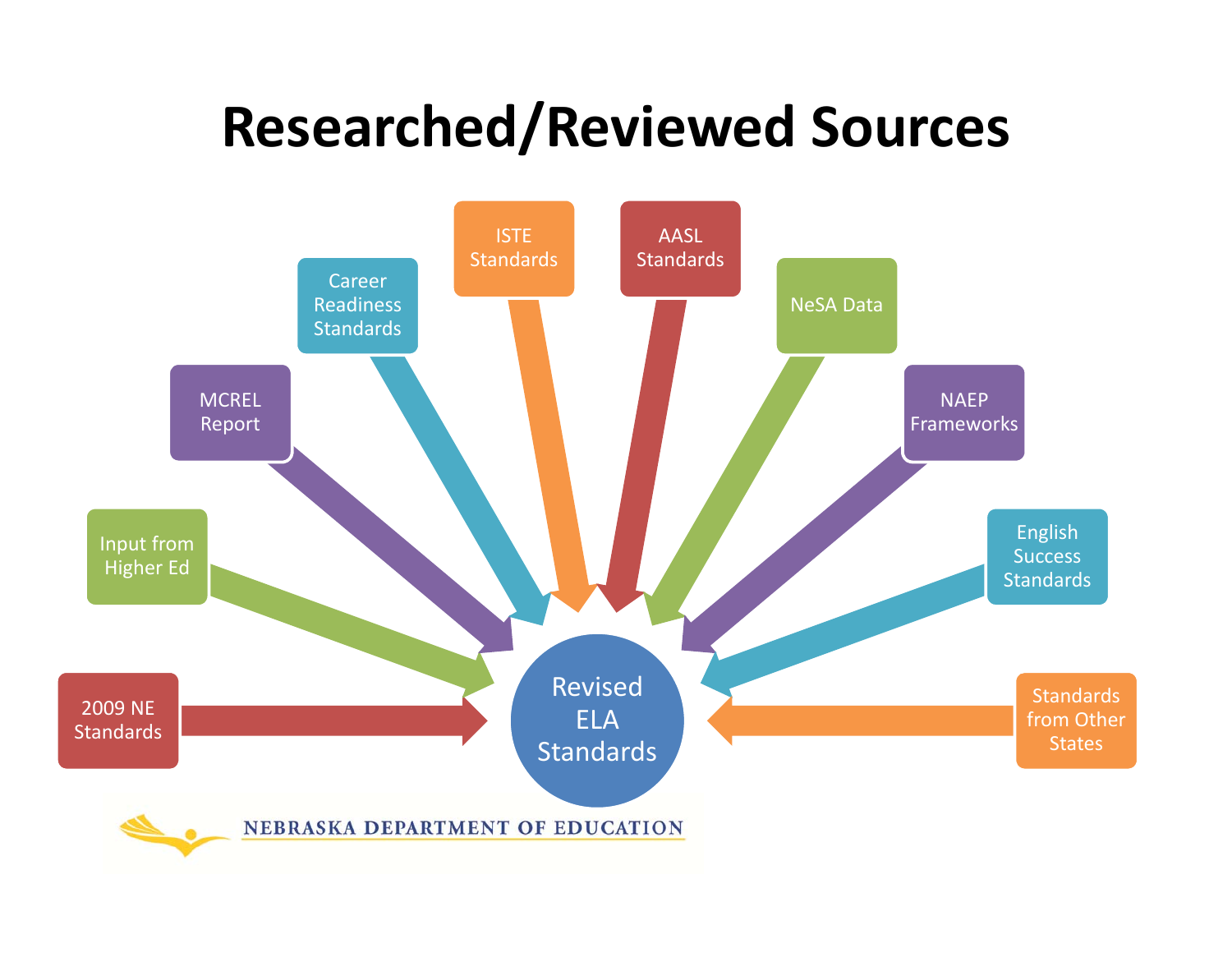

- Nebraska's 2009 Language Arts Standards
- Feedback from Nebraska Higher Education/Also reflected in CCSS
- Feedback from Nebraska Higher Education Representatives
- Nebraska Career Education (NCE)
- International Society for Technology in Education (ISTE)
- American Association of School Librarians (AASL)
- Common Core State Standards (CCSS)



NEBRASKA DEPARTMENT OF EDUCATION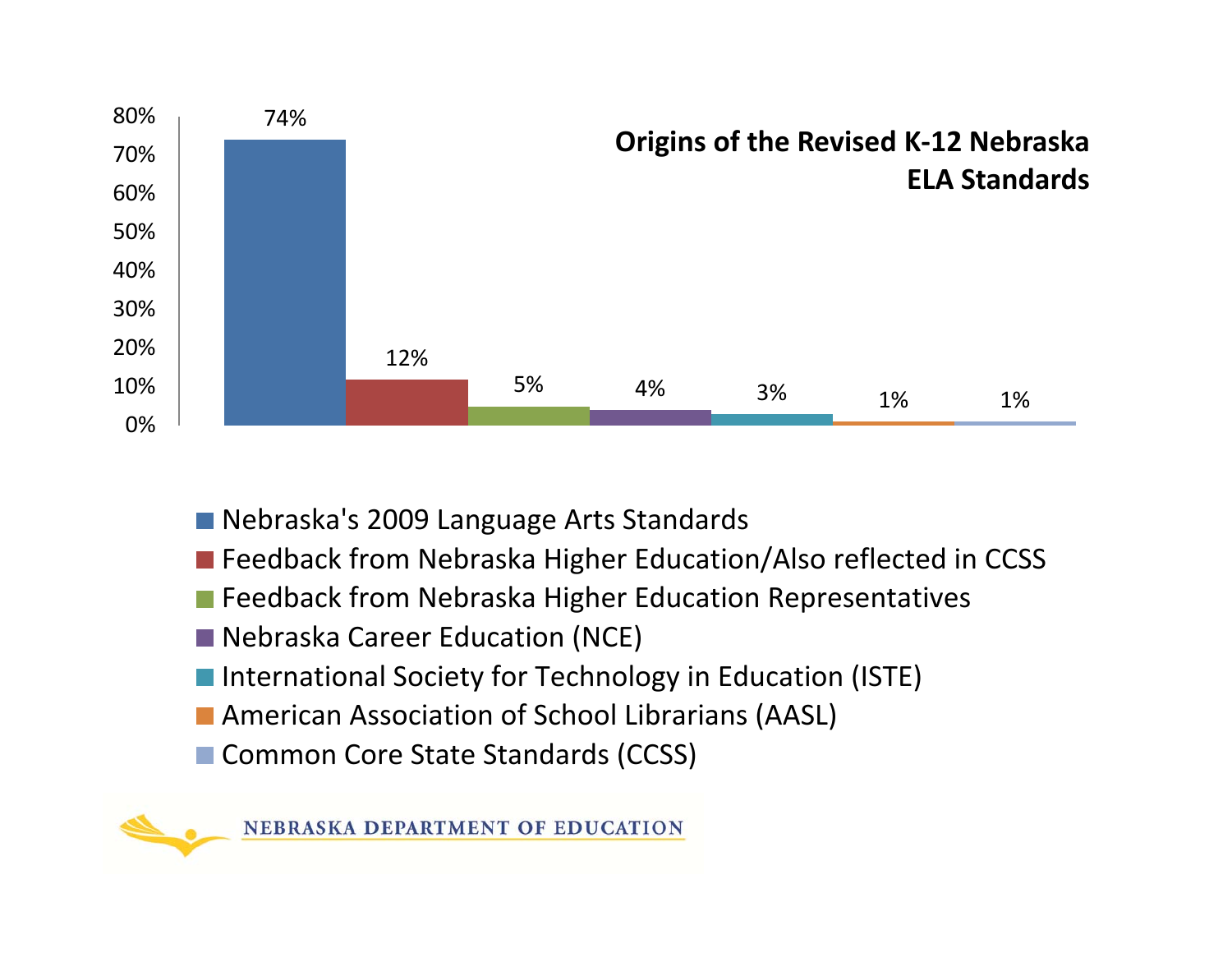### **Number/Concentration of Standards**

#### **2009 ELA Standards**

+/‐ ‐5 +58

#### **2014 ELA Draft Standards**

+64(approx. 6 per grade) 3



(approx. 6 per grade)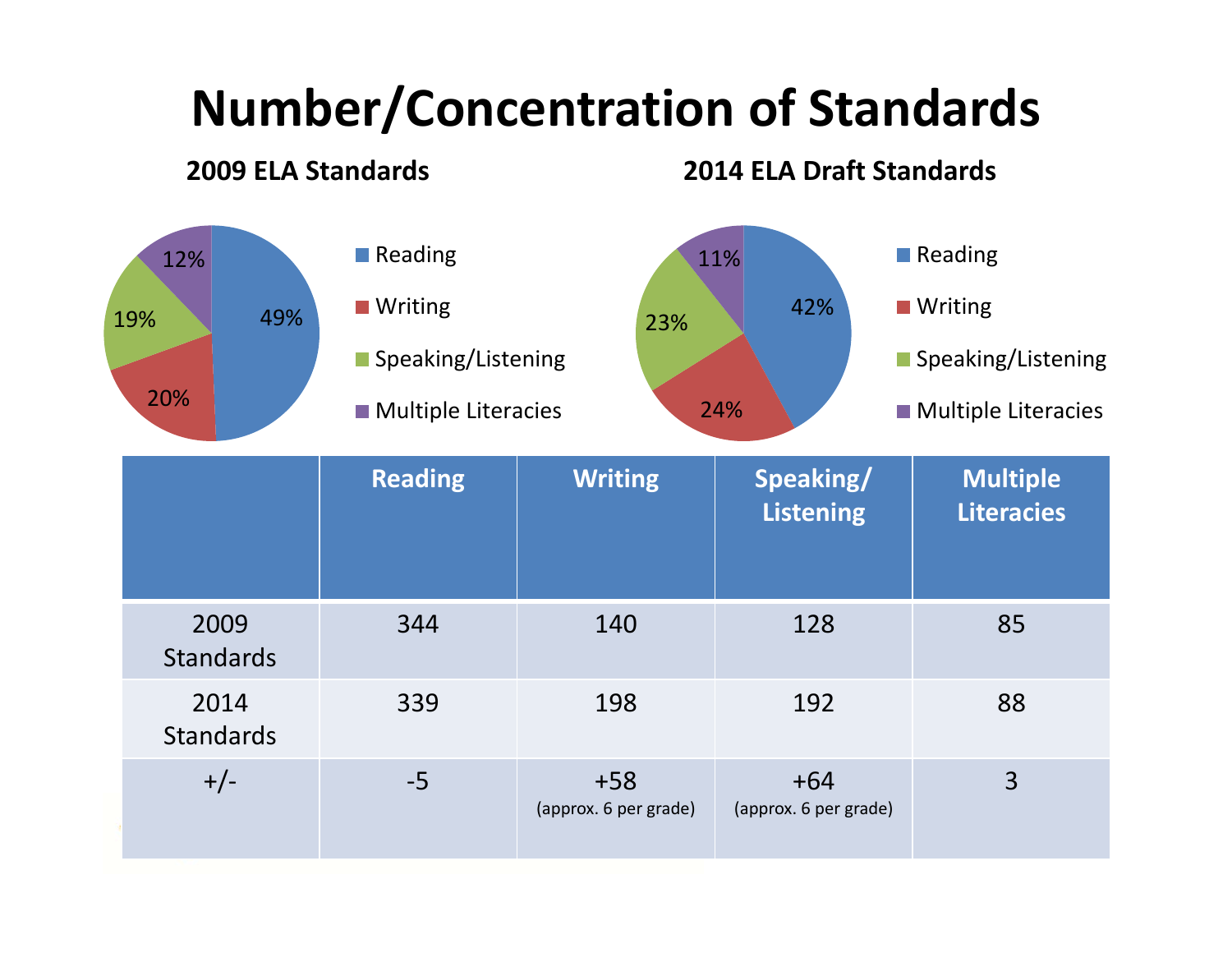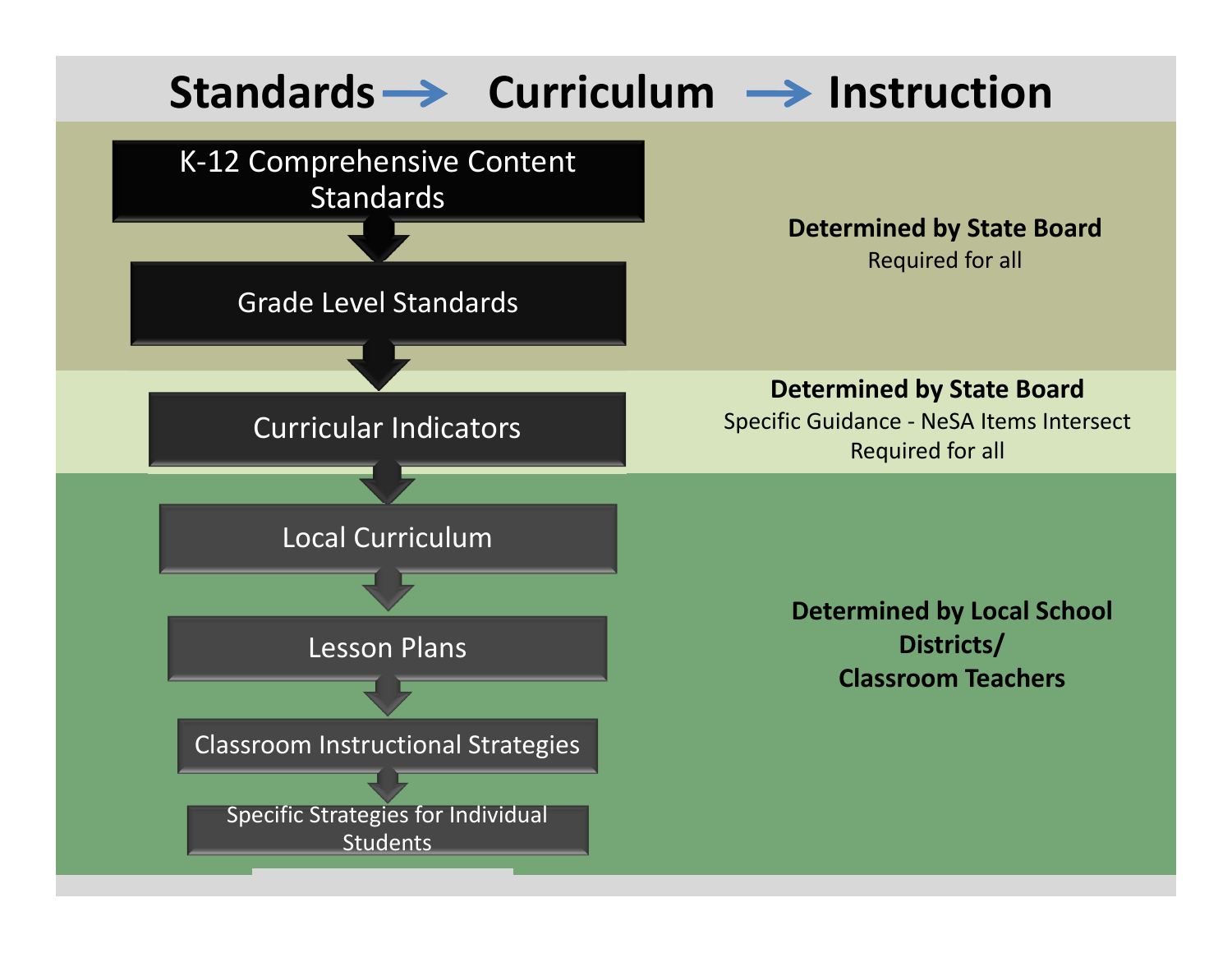

# **Standards Numbering System**

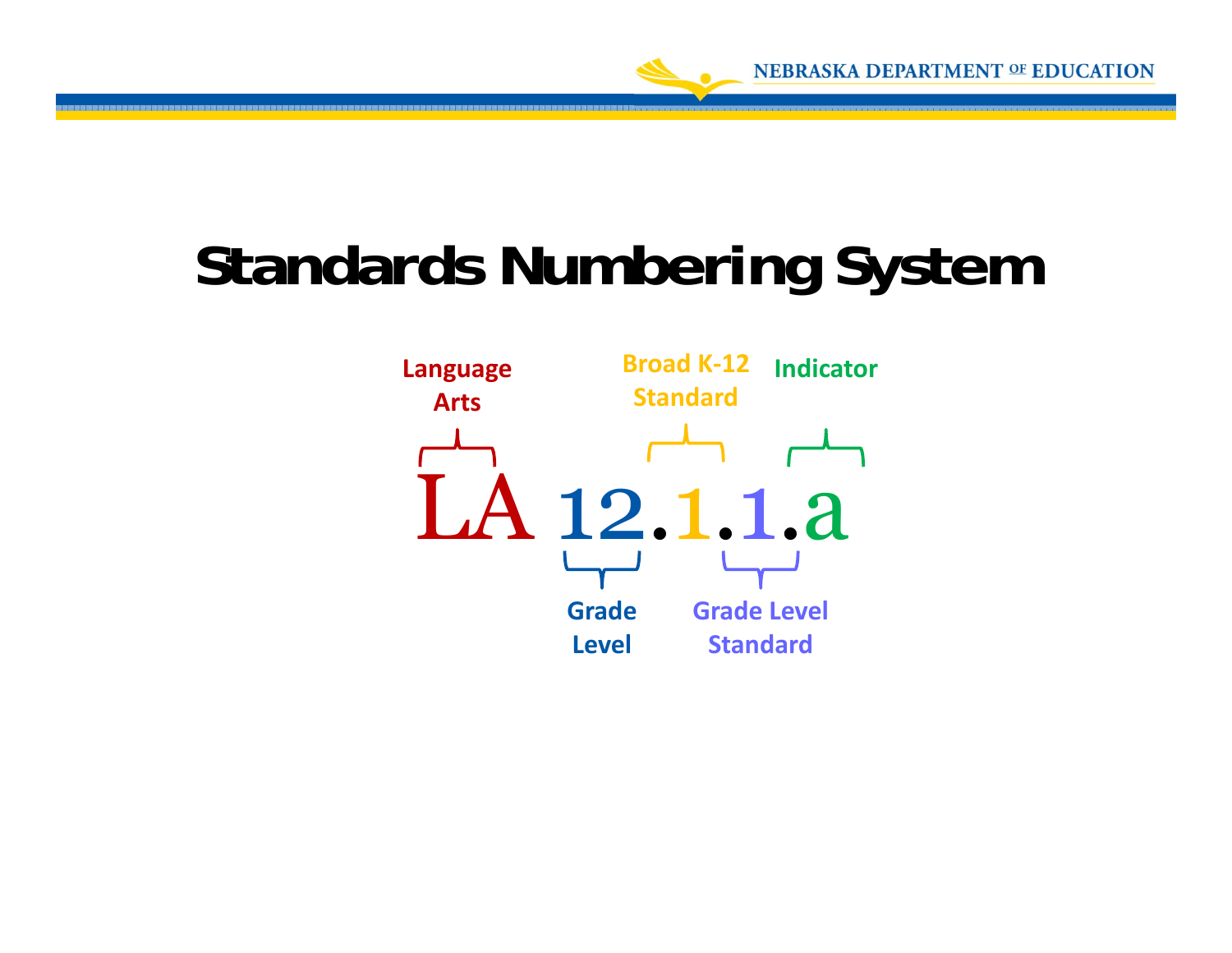### Reading

- Concepts of Print
- Phonological Awareness
- Word Analysis
- Fluency
- Vocabulary
- Comprehension

### **Writing**

- Writing Process
- Writing Modes\*

\*Formerly Writing Genres

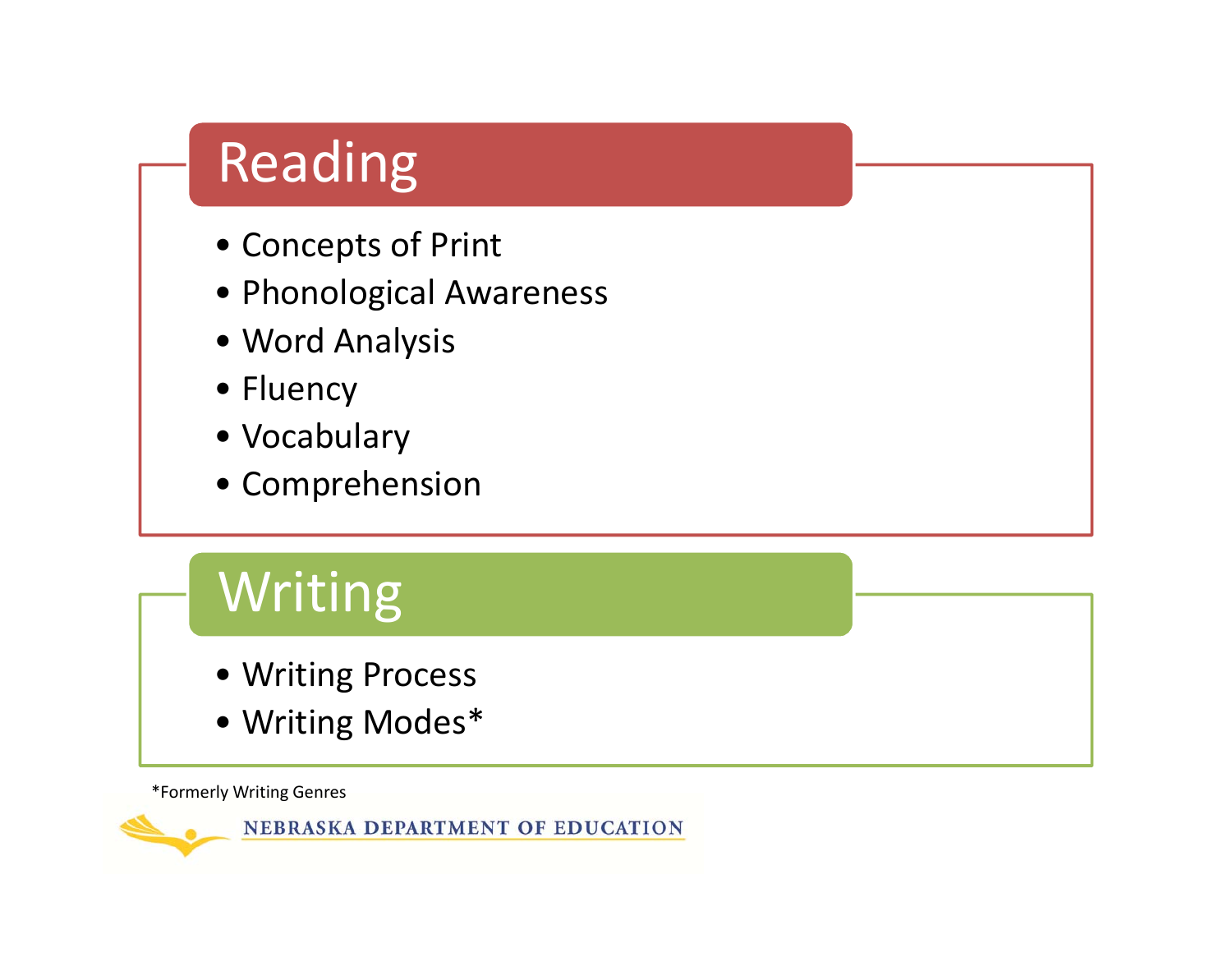### Speaking & Listening

- Speaking
- Listening
- Reciprocal Communication

### Multiple Literacies

- Information Fluency\*\*
- Digital Citizenship\*\*

\*\*Newly created strands



NEBRASKA DEPARTMENT OF EDUCATION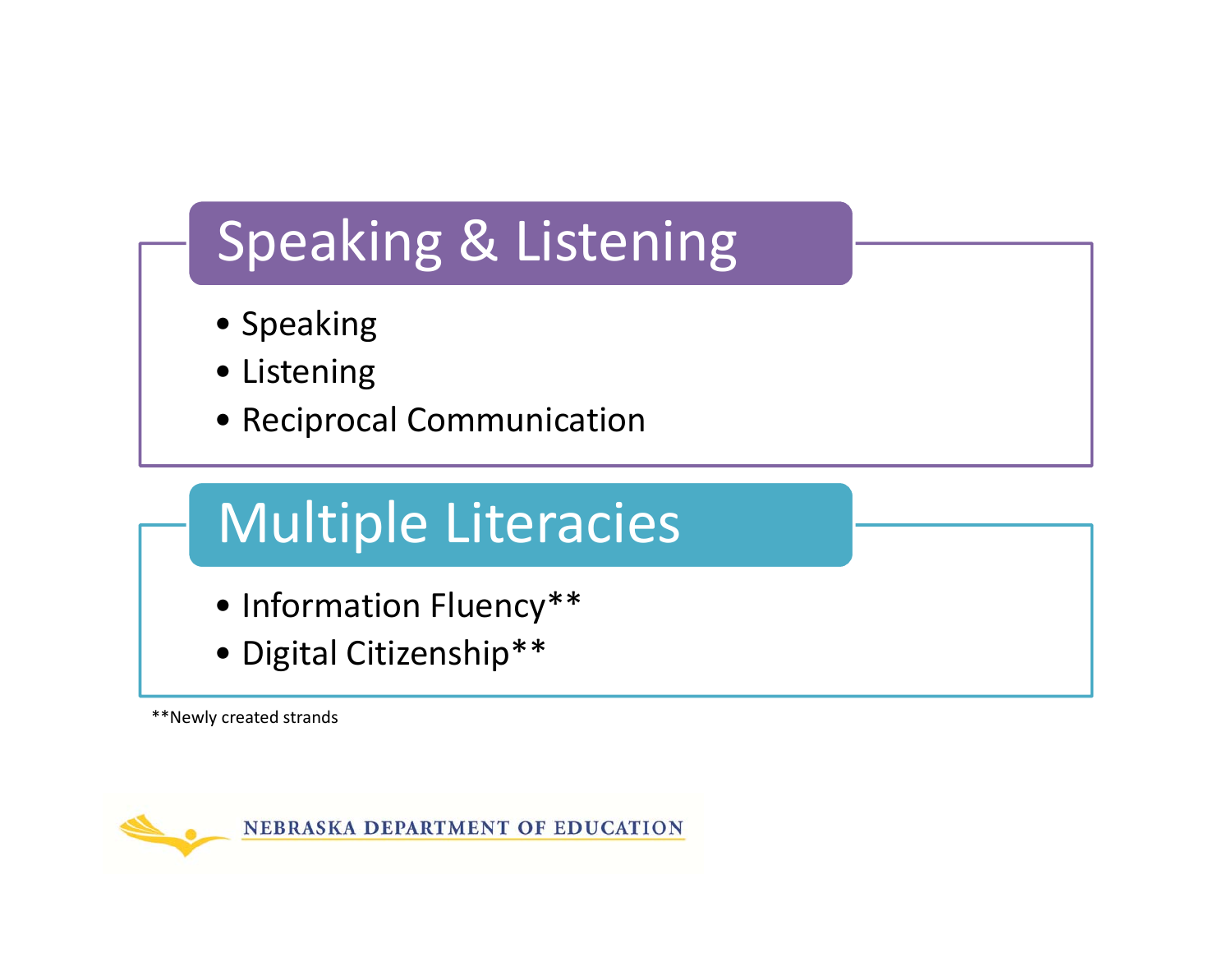

### **Proposed Timeline**

- April 8 ‐ Draft Released and Posted on the Website
- April 11 Electronic Survey Released
- June 1 ‐ Electronic Survey Closed
- June ‐ Focus Group of Business and Industry Reps
- July Public Input Sessions
- July ‐ State Board Standards Subcommittee
- August ‐ Postsecondary Reps Verify as College‐ and Career‐ Ready
- August ‐ State Board Receives the final draft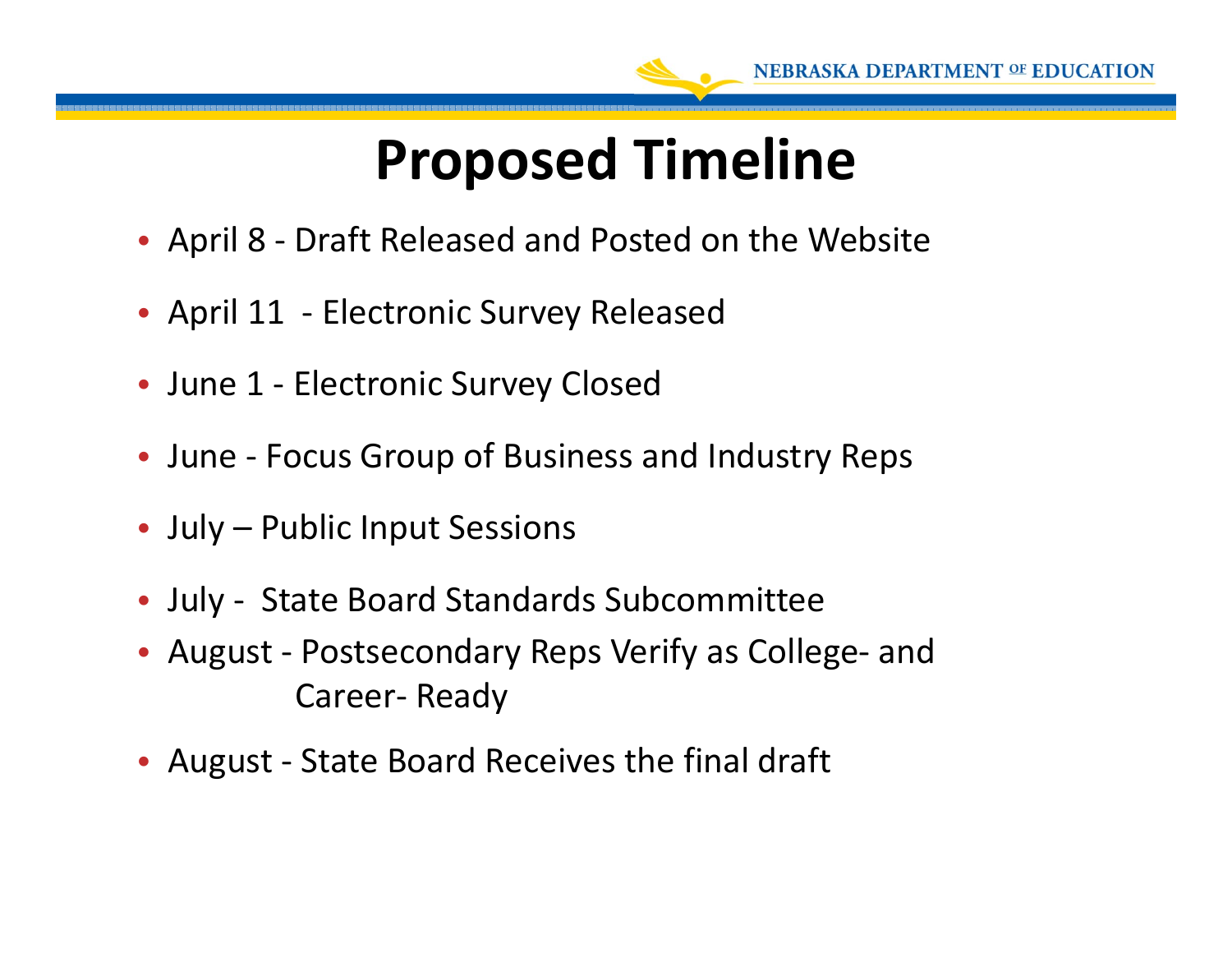

### **Additional Steps**

- Create cross‐curricular frameworks
	- ▫ Demonstrate integration within units for elementary to make better use of time
	- Middle and high school cross‐curricular integration
- Build resources into Safari Montage
	- □ Glossary
	- □ Crosswalk to CTE
	- Sample Lessons/Units
- Create model for others, based on CTE Integration
	- Model Curriculum
	- Standards Instructional Tool